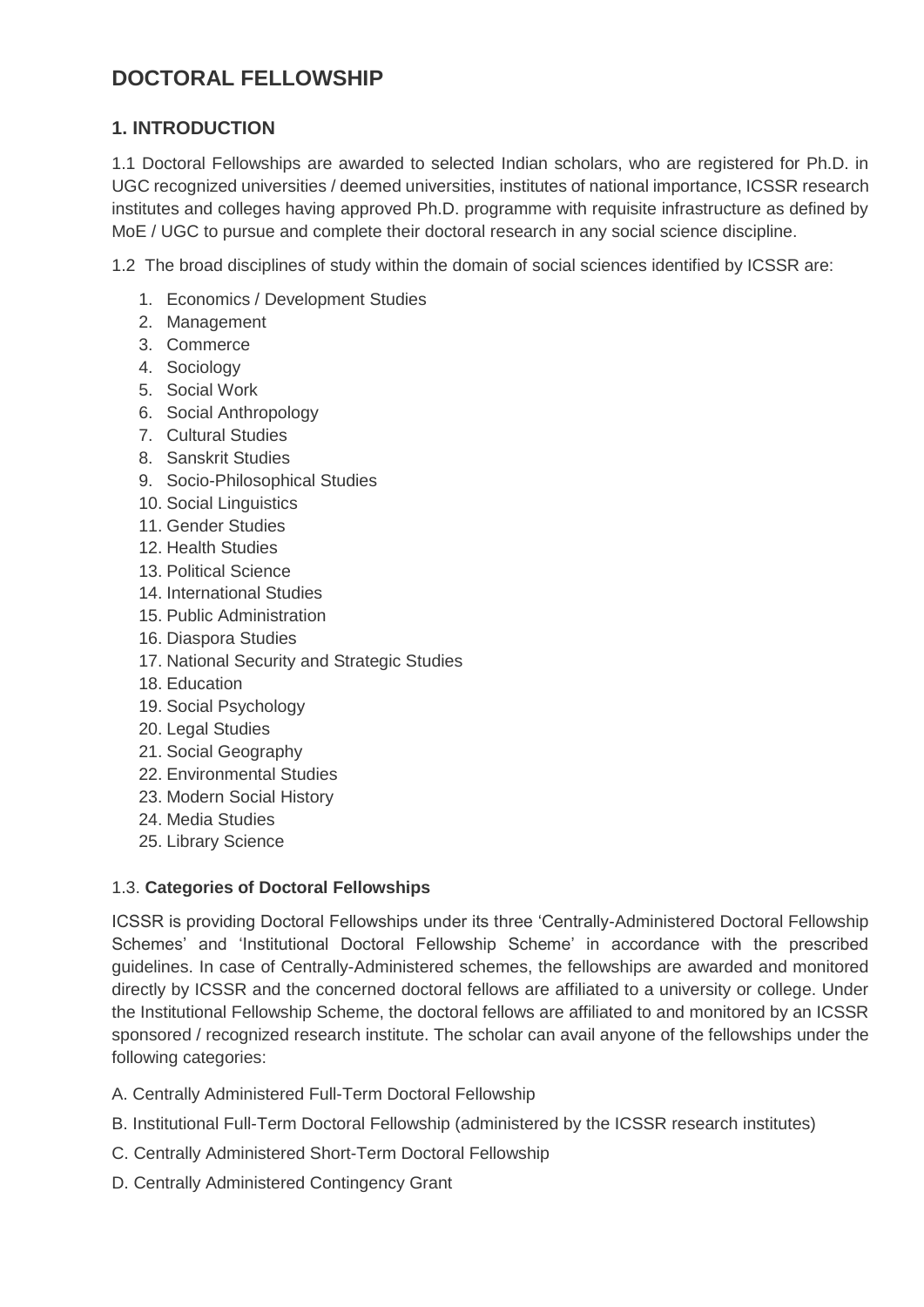## **2. ELIGIBILITY**

## **A) Centrally Administered Full-Term Doctoral Fellowship**

2.1 The candidate must have a confirmed Ph.D. registration (Research Degree Committee (RDC) approved) at any of the institutions mentioned at 1.1. It includes the requirements of clearance of Research Entrance Test (RET); The Ph.D. topic must have been confirmed.

2.2 The candidate must not be more than 40 years of age on the last date of application. There shall be an age relaxation of 5 years for SC/ST candidates & persons with benchmark disability.

2.3 The candidate must have secured a minimum 45% marks in Graduation and 55% in Post-Graduation or equivalent grades in any social science disciplines. Five per cent (5%) relaxation of marks will be given to SC/ST candidates & persons with benchmark disability. The submission of marks sheets, particularly of Graduation and Post-Graduation are mandatory otherwise the candidate shall be considered as Not Eligible.

2.4 NET/SLET will carry weightage in the assessment of research proposal. But NET/SLET qualification is not mandatory for eligibility purposes. However, the submission of the NET / SLET Certificate is mandatory to secure weightage in assessment.

2.5 Candidates who have already availed UGC Junior Research Fellowship (JRF) / Rajiv Gandhi National Fellowship (RGNF) / Maulana Azad National Fellowship (MANF) / ICSSR / ICAR / CSIR / ICPR / ICMR / ICHR **/** Jawaharlal Nehru Memorial Foundation Fund Fellowship (JNMF) or any such major doctoral fellowship are not eligible to apply. Candidates drawing UGC Non-NET Fellowship are eligible.

## **B) Institutional Full-Term Doctoral Fellowship**

2.6 All the conditions of the Centrally Administered Doctoral Fellowship (2.1 to 2.5) shall apply to this category also and the fellowship shall be administered through the ICSSR research institutes.

#### **C) Centrally Administered Short-Term Fellowship**

2.7 All the conditions of the Centrally Administered Doctoral Fellowship (2.1 to 2.5) shall apply and, in addition, the candidate should have completed at least two years of research work for Ph.D degree at any of the institutions mentioned at 1.1 above.

#### **D) Centrally Administered Contingency Grant**

2.8 Under this scheme, a one-time grant is awarded to a registered Ph.D scholar at any of the institutions mentioned at 1.1 above, who is at an advanced stage of his/her research work. The candidate meeting all conditions of the Centrally Administered Doctoral Fellowship (2.1 to 2.5) is eligible to apply for Contingency Grant for the purposes of field trip, stationery and computer consumable related expenses.

## **3. HOW TO APPLY**

#### **A. Centrally Administered Full-Term Doctoral Fellowship**

3.1 Applications will be invited through open advertisement on ICSSR website and should be received before the deadline mentioned in the advertisement.

3.2 The candidates shall submit an online application which includes the Research Proposal Format, namely, 'Section IV: Details of Research Proposal' given in the Application Form. The proposal must be submitted in the given proforma only.

N.B. At this stage, the candidates need to upload only the prescribed documents referred at the end of the application form at Annexures A & B (Annexure 'C' is not mandatory at the time of application).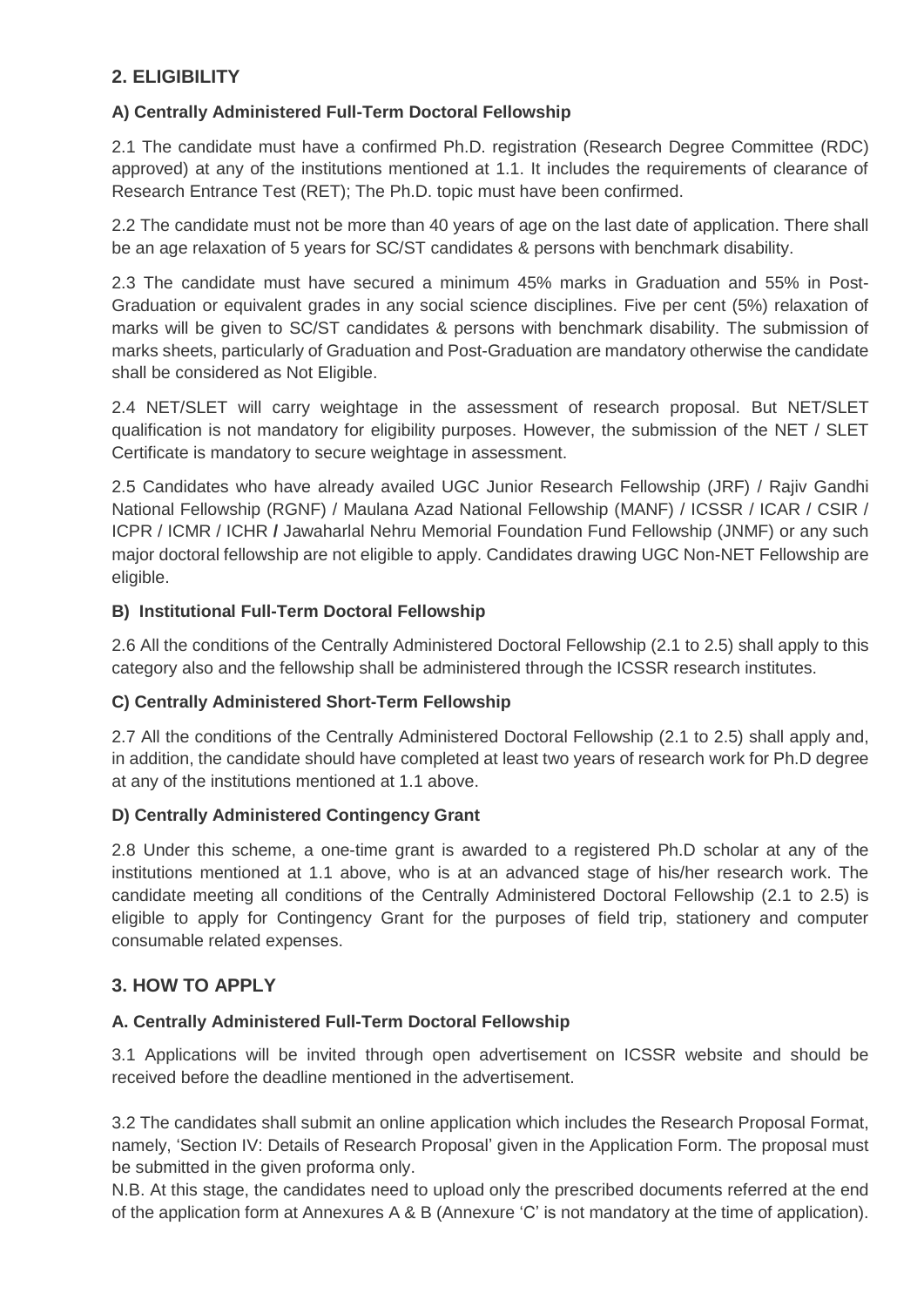All scholars are required to keep the hard copies of their application and annexures ready, duly forwarded by the competent authorities of the university/ college/ institute so that they may submit the required hard copies, within 15 days of asking by ICSSR. It is being done for the sake of convenience of the applicants so that they get more time for preparing the hard copies.

In case, the hard copy of application is not received within 15 days of asking by ICSSR, the candidature of the applicant shall be treated as withdrawn / cancelled.

3.3 The Research Proposal should be either in English or Hindi or Sanskrit (for proposals in Sanskrit Studies) (Use Unicode 8 (UTF-8) to fill the form in Hindi and Sanskrit)

3.4 One applicant can apply only once under a particular Doctoral Fellowship scheme. However, he / she can apply separately for another scheme.

## **B. Institutional Doctoral Full-Term Fellowship**

3.5 The applicants seeking consideration under Institutional Doctoral Fellowship scheme must apply at the respective ICSSR research institute against their *Call for Applications for Institutional Doctoral Fellowship* in the prescribed format along with the annexures within the given deadline.

3.6 The ICSSR research institutes are required to follow the guidelines of the ICSSR Centrally Administered Doctoral Fellowship. The institutes must send the applications of their short-listed candidates to ICSSR for evaluation by ICSSR Expert Committee(s) within the specified timeline.

#### **C) Centrally Administered Short-Term Doctoral Fellowship and D) Centrally Administered Contingency Grant**

3.7 The Application procedure for the these shall also be the same as per the conditions at Clauses 3.1 to 3.4

## **4. PROCEDURE FOR AWARD**

#### **A) Centrally Administered Full-Term Doctoral Fellowship**

4.1 Applications are scrutinized and short-listed by the Screening Committee and Expert Committee(s) of ICSSR.

4.2 Expert Committee(s) / Subject Expert Group(s) give their assessment, in terms of grades and scores, on scrutinized / short-listed proposals on objectively defined parameters of the research proposal and academic background of the candidate. Based on the assessment of Expert Committee(s), subject-wise merit lists are prepared for award of fellowship.

4.3 In case ICSSR feels the need, it may invite any short-listed applicant for presentation before an Expert Committee of ICSSR.

4.4 The recommendations of the Expert Committee(s) are placed before the requisite Committee(s) of ICSSR for their consent / approval.

4.5 The Subject-wise merit lists of selected candidates of Centrally-Administered Doctoral Fellowships are placed on the ICSSR website, normally within four to six months.

4.6 Only the selected candidates and their affiliating universities are informed individually through Award letter.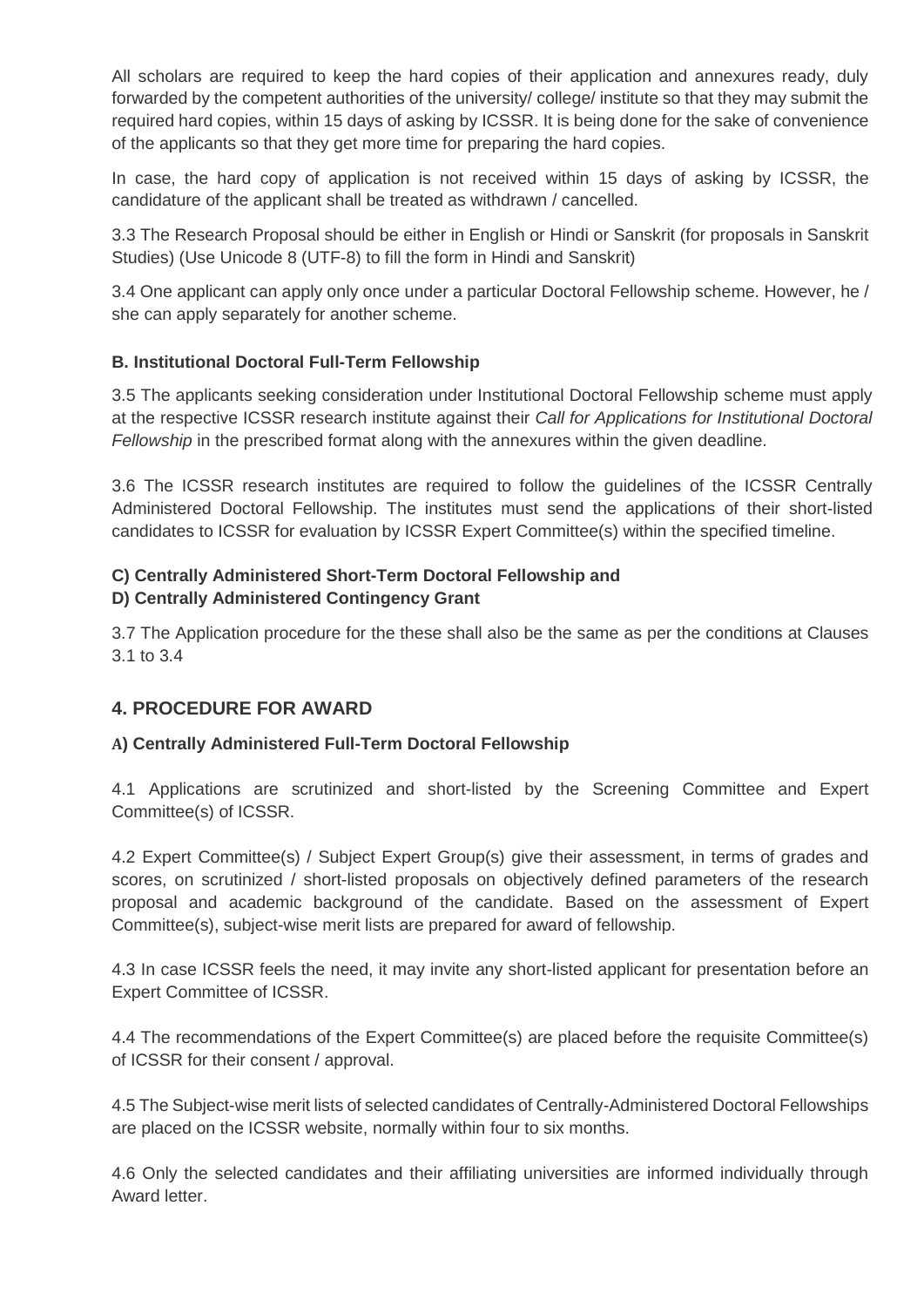## **B) Institutional Doctoral Full-Term Fellowship**

4.7 The ICSSR research institutes are required to follow the rules of the ICSSR Centrally Administered Doctoral Fellowship. The institutes are required to send, within the specified timeline, the applications of their short-listed candidates to ICSSR for evaluation by ICSSR Expert Committee(s).

4.8 The institute shall inform the selected candidates individually through their Award letter.

# **C) Centrally Administered Short-Term Doctoral Fellowship and**

#### **D) Centrally Administered Contingency Grant**

4.9 The procedure of award of these fellowships shall be same as per the conditions at Clauses 4.1 to 4. 6

## **5. DURATION AND VALUE**

#### **A) Centrally Administered Full-Term Doctoral Fellowship**

5.1 The duration of the fellowship is strictly for two years or till the date of Ph.D submission at the university, whichever is earlier.

5.2 The value of the fellowship is Rs.20,000/- p.m. and contingency grant is Rs.20,000 /- p.a.

5.3 Doctoral Fellow should be a full-time *bonafide* Ph. D student at the affiliating university throughout the duration of fellowship tenure.

#### **B) Institutional Doctoral Full-Term Fellowship**

5.4 The duration and value of fellowship will be the same as mentioned under the Centrally Administered Full-Term Doctoral Fellowship. (5.1 to 5.3)

#### **C) Short-Term Doctoral Fellowship**

5.5 The duration of the Short-Term Doctoral Fellowship is strictly for six months or till the date of Ph.D. submission at the university, whichever is earlier.

5.6 The value of fellowship is Rs.20,000/- per month plus contingency grant of Rs.10,000 /- for the six-month duration of the Fellowship.

#### **D) Contingency Grant**

5.7 This scheme provides for a consolidated grant for meeting the contingency expenses of Ph.D., not exceeding Rs.62,500/-, that are incurred during the period of joining the fellowship and date of submission of thesis at the university.

## **6. JOINING AND RELEASE OF FELLOWSHIP**

#### **A) Centrally Administered Full-Term Doctoral Fellowship**

6.1 The scholar must join the fellowship within two weeks of the date of the award letter by submitting the prescribed documents including an Undertaking for mandatory Ph.D thesis submission to ICSSR forwarded through the affiliating / administering institution**.** This may, however, be extended up to a maximum period of six months in exceptional circumstances with the prior approval of the ICSSR. If the scholar does not intend to join /continue the fellowship, he/she must inform ICSSR immediately.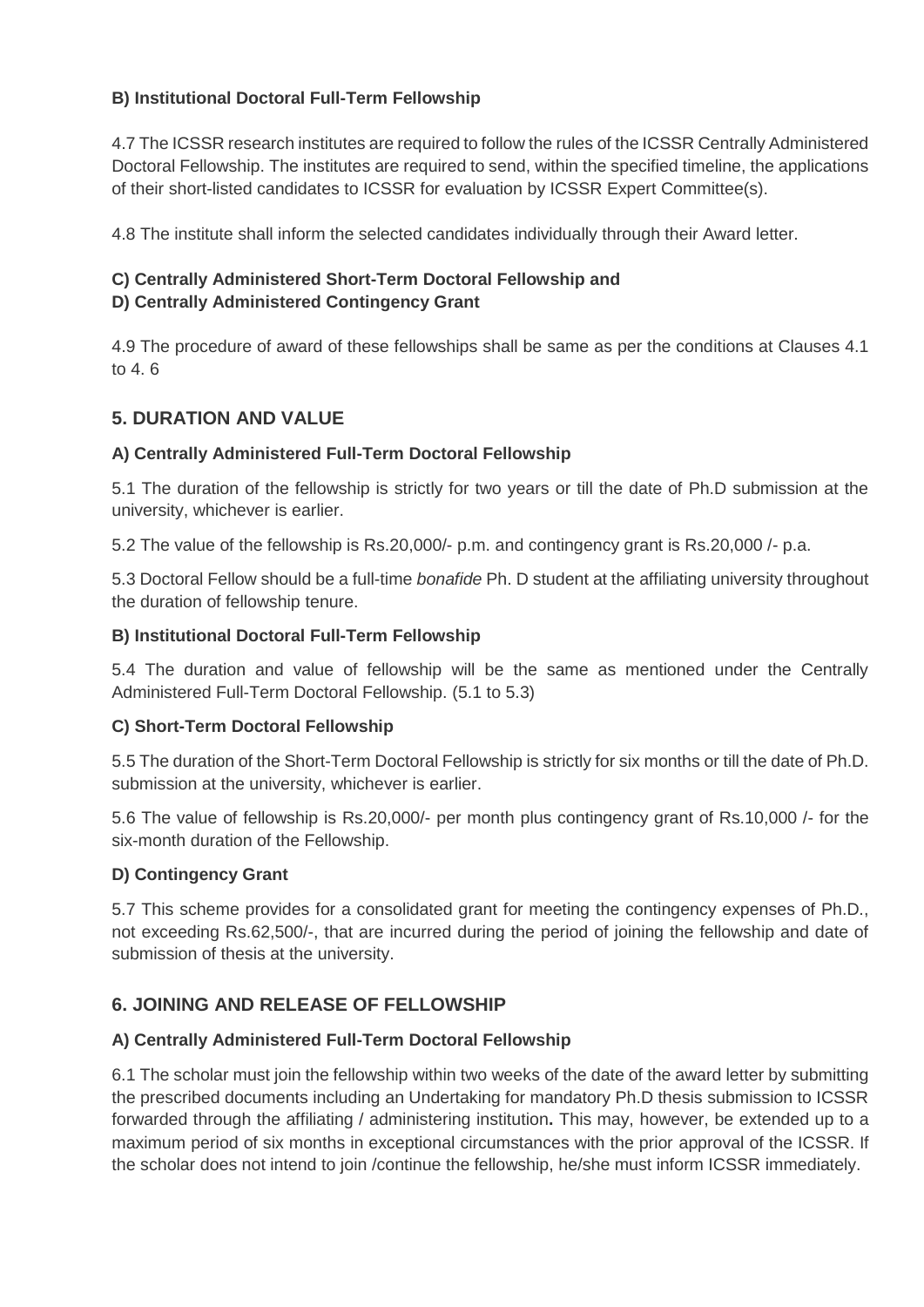6.2 The sanction of the fellowship will be issued initially for a period of one year, effective from the date of joining of the Fellowship. The renewal of the Fellowship for the subsequent year shall be subject to the receipt of satisfactory Annual Progress Report and Statement of Expenditure for the entire fellowship grant released for first year (within the year).

6.3 The first-year fellowship and contingency grant will be released in two equal instalments. The first instalment will be released after receiving the documents prescribed in the Award letter along with the Grant-in-aid-Bill (GIB) and Registration Mandate Form of PFMS Account of those affiliating / administering institutions, which have not linked their accounts to PFMS for ICSSR grant. The second instalment shall be released after receiving a satisfactory Six-Monthly Progress Report in the prescribed format along with Statement of Expenditure.

6.4 The second-year fellowship grant will be released in three instalments:

6.4.1 The first instalment will be released on receiving a satisfactory Annual Progress Report of the first year and Statement of Expenditure.

6.4.2 The second instalment will be released on receipt of satisfactory First Six-Monthly Progress report of the Second Year in the prescribed format along with Statement of Expenditure.

6.4.3 The third and final instalment will be released on receipt of one hard copy of Ph. D thesis, same as submitted to the university, and its summary in 3000 to 4000 words along with the audited Statement of Accounts and Utilization Certificate for the admissible grant (in GFR 12A Form).

6.5 The Statement of Accounts and Utilization certificate should be signed by the Finance Officer / Registrar / Principal / Director in case the accounts of the institution are audited by the CAG/AG. Otherwise, they need to be signed both by the competent authority of the affiliating institution along with the chartered accountant.

6.6 The requisite documents at every stage should be submitted within the prescribed time frame.

#### **B) Institutional Doctoral Full-Term Fellowship**

6.7 Same as mentioned under the Centrally Administered Doctoral Fellowship. (6.1 to 6.6)

#### **C) Centrally Administered Short-Term Doctoral Fellowship and**

#### **D) Centrally Administered Contingency Grant**

6.8 The Short-Term Fellowship and Contingency Grant are released in two instalments. The first instalment of upto 70% is released on receipt of the documents prescribed in the Award letter along with the grant-in-aid bill (GIB) and Registration Mandate Form of PFMS Account of concerned affiliating / administering institution. The second and final instalment of the admissible grant shall be released after receiving one hard copy of Ph.D thesis same as submitted to the university and its summary in 3000 to 4000 words along with the Statement of Accounts with Utilization Certificate (in GFR-12A Form) for the admissible amount duly signed by the competent authority of the affiliating institution.

6.9 The Statement of Accounts and Utilization Certificate will be signed by the Finance Officer / Registrar / Director in case the accounts of the Institution are audited by the CAG/AG. Otherwise, they need to be signed by the competent authority of the affiliating institution along with a chartered accountant.

#### **7. MONOTORING OF FELLOWSHIP**

#### **A) Centrally Administered Full-Term Doctoral Fellowship**

7.1. Regular monitoring of Fellowship is done on the basis of Six Monthly and Annual Progress Report in the prescribed format submitted by the scholar and duly forwarded by the supervisor.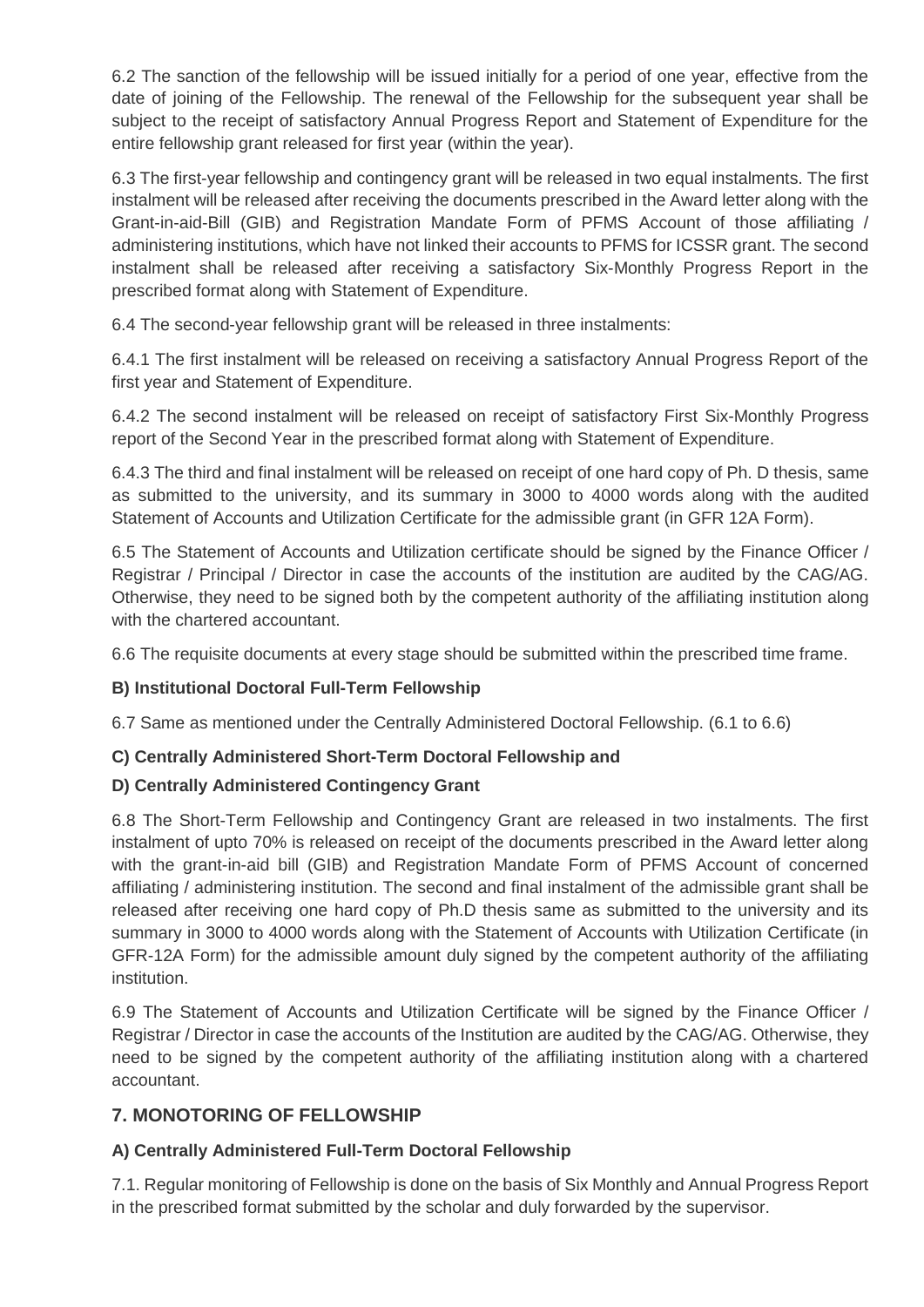7.2. The fellowship may be discontinued / terminated if research progress is found to be unsatisfactory or any ICSSR rules are violated or the research topic is changed without the permission of ICSSR.

7.3 The ICSSR may ask for annual presentation / mid-term appraisal of the research work.

7.4 In cases of delayed Progress Reports by over six-months, the scholar will be required to give the justification of the delay on which the final decision shall be taken by ICSSR. The scholar may be asked to furnish an Undertaking specifying the date of Ph.D. submission to ICSSR.

7.5 During the course of the fellowship, the scholars are required to publish at least two research papers in reputed journals preferably in SCOPUS / UGC CARE journals and / or edited books by reputed publishers, on the theme of the research undertaken and submit a copy of these to ICSSR.

7.6 The scholars must acknowledge ICSSR while getting their research paper published. A near standard acknowledgement can be like the following:

*\_\_\_\_\_\_\_ (name of the scholar), is a recipient of Indian Council of Social Science Research Doctoral Fellowship. His/her article is largely an outcome of his/her doctoral work sponsored by ICSSR. However, the responsibility for the facts stated, opinions expressed and the conclusions drawn is entirely that of the author.* 

#### **B) Institutional Doctoral Full-Term Fellowship**

7.7. Same as mentioned under the Centrally Administered Doctoral Fellowship.

#### **C) Centrally Administered Short-Term Doctoral Fellowship and**

#### **D) Centrally-Administered Contingency Grant**

7.8. The fellowship may be discontinued / terminated if any of the ICSSR rules are violated or the research topic is changed without the permission of ICSSR.

## **8. COMPLETION OF THE FELLOWSHIP**

#### **A) Centrally Administered Full-Term Doctoral Fellowship**

8.1 If a fellow leaves the fellowship before its full-term, he/she has to inform ICSSR in advance.

8.1.1 The scholar shall be permitted to retain the grant released from date of Joining till the date of leaving / discontinuing the ICSSR fellowship (period of availing of the ICSSR fellowship must be minimum 3 months) subject to submission of the following:

(i) An updated Progress Report for the said period duly forwarded by the Supervisor.

(ii) An Undertaking for submission of Ph.D thesis within a reasonable time on a Non-Judicial stamp paper of Rs. 100/- (in prescribed format).

(iii) Statement of Accounts and Utilization Certificate (in GFR-12 A form) for the admissible amount.

(iv) Refund of the unspent balance, if any, the payment may be made by sending a cheque/ DD in favour of ICSSR, New Delhi or though PFMS /RTGS.

8.1.2 In such cases, the ICSSR may consider to pay contingency grant subsequent to submission of thesis to ICSSR.

8.1.3 In other cases, the scholar can leave the fellowship by refunding the entire amount already released by the ICSSR.

8.1.4 The scholars leaving the fellowship before completion of their fellowship tenure without informing ICSSR shall be required to refund the entire amount of fellowship released with penalty/penal interest.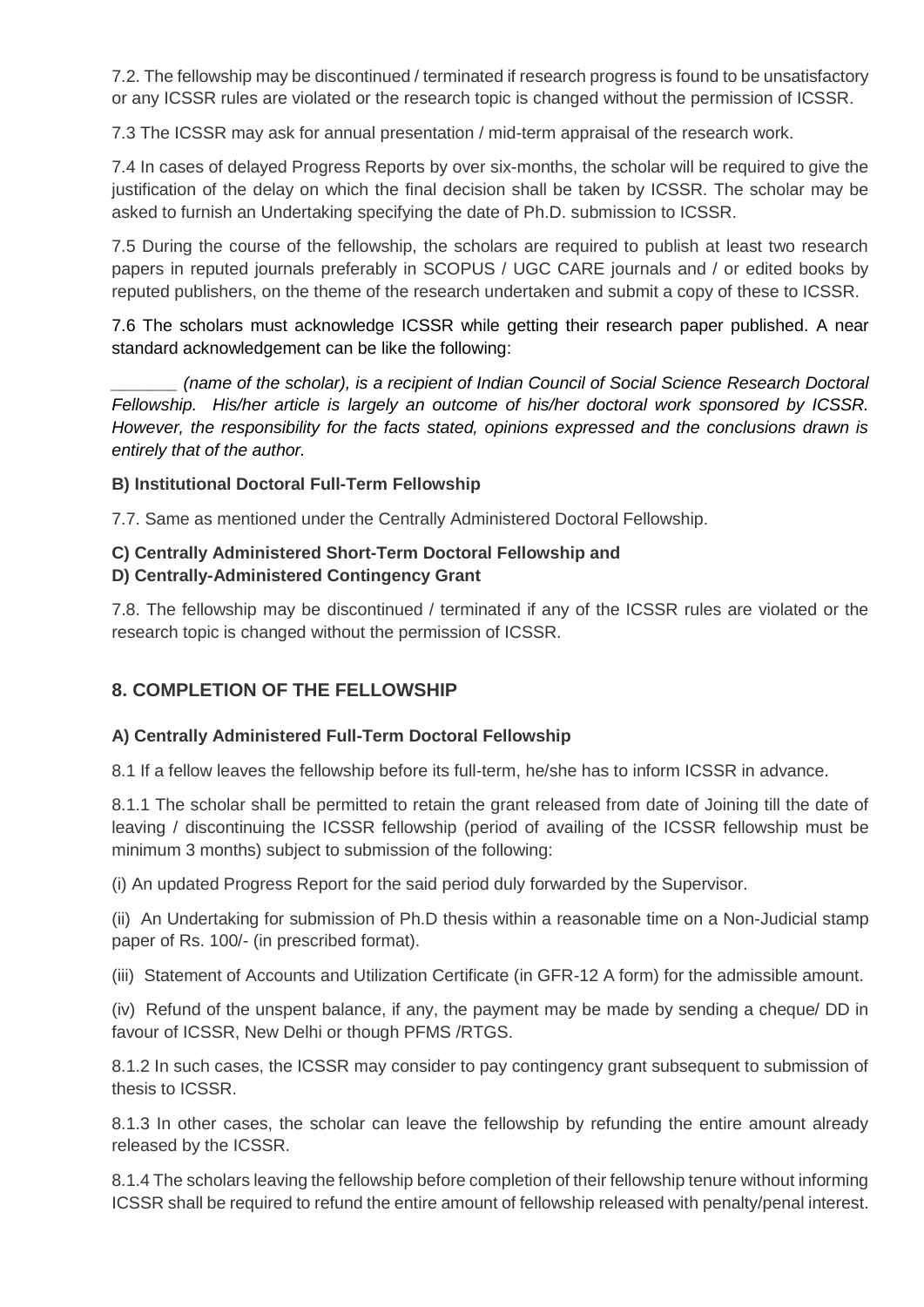8.2 The scholars who are not in a position to submit their Ph.D thesis to ICSSR within two years after the completion of their fellowship term shall be required to refund the entire amount of fellowship released. However, ICSSR may consider extension of time period for thesis submission to ICSSR without financial implications and subject to the affiliating university rules regarding time period or extension thereof. A copy of such rule / extension will be required for permission of ICSSR.

8.3 If, as a special case, a scholar remains on leave due to maternity / medical / extra ordinary circumstances (not exceeding six months) with due approval by the ICSSR, the tenure of fellowship shall be deferred by that period but the total amount of fellowship sanctioned shall not exceed 24 months.

8.4 Again, as a special case, a scholar can avail a foreign fellowship and re-join ICSSR Fellowship on return with due approval by the ICSSR, the tenure of fellowship may be deferred by that period.

8. 5 After the thesis is submitted to the concerned university, the scholar must submit the following to ICSSR at the earliest within a year:

(i) A hard copy of the Ph. D thesis, same as submitted to the university, along-with a Summary of the thesis (in 3000 to 4000 words) and the research papers published.

(ii) The audited Statement of Account and Utilization Certificate (in GFR-12A Form) for the admissible grant as per clause 6.5 and 6.9.

(iii) In case a thesis is revised and re-submitted, a copy of the same should also be submitted to the ICSSR.

8.6 ICSSR shall not consider any request for release of fellowship grant or any part thereof two years after the completion of fellowship term or submission of thesis at the university, whichever is earlier. However, final decision shall be taken by ICSSR considering the merit of the case.

8.7 ICSSR gets every report checked for plagiarism and the Similarity Report is also generated. As a policy, ICSSR does not accept contents beyond 15 percent on Similarity Index. Scholars are required to get their final report checked on their own for Similarity Index and attach a report of the same at the time of submission. Scholars may enquire from ICSSR (NASSDOC) about the software being used by it at any point of time.

#### **B) Institutional Doctoral Full-Term Fellowship**

8.8. Same as mentioned under the Centrally Administered Full-Term Doctoral Fellowship including the conditions mentioned in the Clauses 8.1 to 8.7. Further, the concerned research institutes must also submit the scholars' thesis and prescribed documents to ICSSR well in time.

#### **C) Centrally Administered Short-Term Doctoral Fellowship and D) Centrally Administered Contingency Grant**

8.9. Same as mentioned under the Centrally Administered Full-Term Doctoral Fellowship including the conditions mentioned in the Clauses 8.1 to 8.7.

## **9. EXPECTATIONS FROM THE AFFILIATING INSTITUTION**

9.1 The affiliating institution is required to provide the requisite research infrastructure to the scholar and maintain proper accounts.

9.2 The affiliating institution is required to give a Forwarding letter in the prescribed format contained in the Application Form to administer and manage the ICSSR fellowship grant.

9.3 The affiliating institution shall open / maintain a dedicated bank account for ICSSR grant (Scheme Code 0877) that is duly registered at PFMS portal for release of the Doctoral Fellowship Grant without any delay.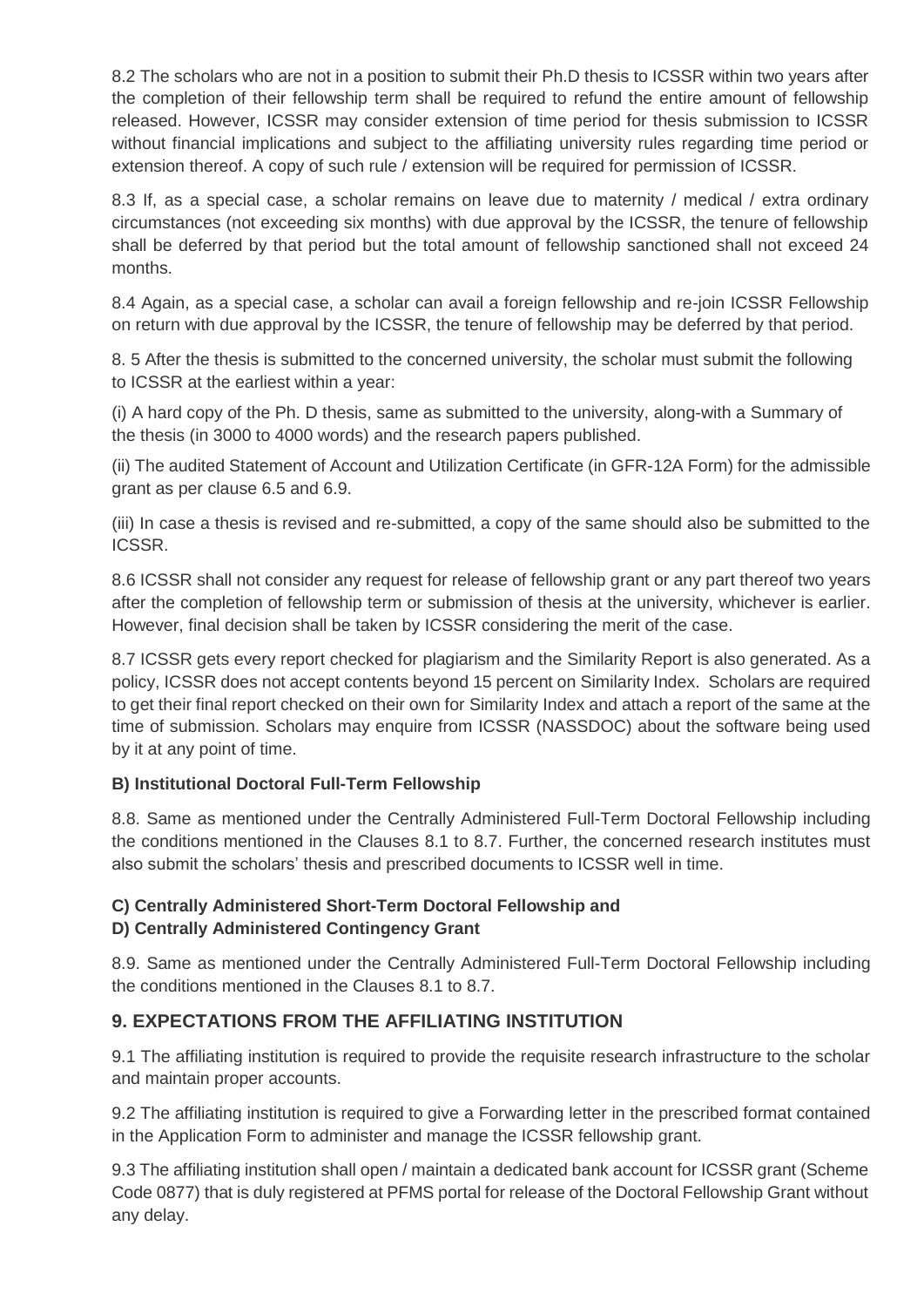9.4 The affiliating institution is expected to immediately release the sanctioned fellowship grant released by ICSSR to the scholar.

9.5 The affiliating institution is expected to ensure submission of the Ph. D thesis and an audited Statement of Accounts and Utilization Certificate with respect to admissible grant, (in the prescribed GFR- 12A) duly certified by the Competent authority including the refund of any unspent balance within one year.

9.6 In case a scholar leaves / discontinues his fellowship before completion of fellowship tenure, the affiliating institution shall inform ICSSR within 15 days and settle the accounts including the refund of any unspent balance within three months.

## **10. OTHER CONDITIONS**

10.1. The ICSSR will follow the ceiling imposed by the UGC on number of doctoral supervisions under a particular category of guide (Professor/Associate Professor/Assistant Professor).

10.2. The Doctoral Fellows must stay and work full time at the affiliating university / institute. However, they may go on field work with the express approval of their supervisor but for rest of the period, they must continue to work at the concerned university / institute and follow their rules.

10.3. The Fellow shall not accept or hold any appointment (paid or otherwise) or receive any emoluments, salary, stipend etc., from any other source during the tenure of the award of fellowship. However, a fellow may undertake teaching assignments of not more than six hours a week.

10.4 The tenure of fellowship is strictly for two years. Any extension can be granted under exceptional circumstances without any additional financial implications to ICSSR. The ICSSR reserves the right to determine exceptional circumstances.

10.5 The contingency grant may be utilized for books, stationery, computer consumable costs and field work expenses related to the research work.

10.6 The ICSSR reserves the first right to publish the Ph.D thesis funded by it, provided the work is recommended for publication by the ICSSR expert(s).

10.7 ICSSR follows Government of India rules and directives with regard to SC/ ST candidates and persons with benchmark disability.

10.8 Defaulters of any previous ICSSR fellowship / project / grant will not be eligible for consideration until the applicant obtains the clearance from the concerned administrative division.

10.9. A fellow is not entitled for same type of fellowship more than once.

10.10 While accepting Doctoral fellowships from the ICSSR, a fellow should not accept job or any other fellowship from any other university / institute. However, ICSSR, shall encourage and support the ICSSR fellowship awardees getting prestigious foreign fellowships. Therefore, they shall be permitted to re-join their fellowships after their return from abroad as special cases, provided they had sought prior approvals.

10.11 During the tenure of fellowship, the fellow will be governed by the rules of the affiliating/ administering institution in all matters including drawls of TA, attendance, holidays/leave and contingency grant, etc.

10.12 The selected fellows are expected to do full-time research in India. They could, however, undertake data collection outside India, if warranted by the needs of the proposal. For this, they are required to apply separately for consideration under the Data Collection Scheme of the International Collaboration Division of ICSSR. However, ICSSR will not be bound to support such data collection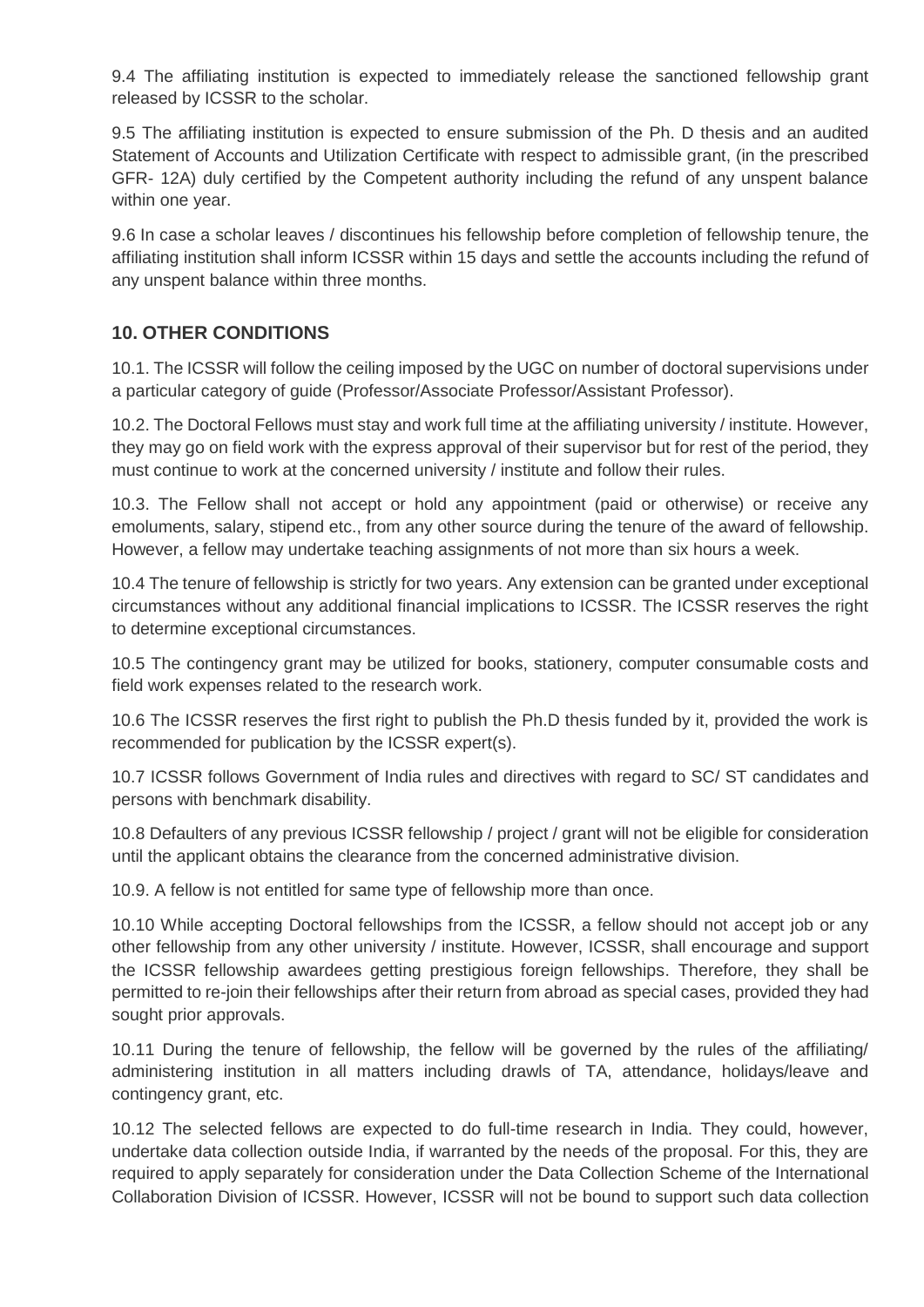from abroad and the decision of the ICSSR will be final. In either case, the completion of study should not be consequent upon such data collection support.

10.13 The scholar should not have been subjected to any disciplinary / legal action / proceedings/ financial penalties in his/her research career.

10.14 Application submitted against a Call will not be considered for the subsequent Calls on its own.

10.15 ICSSR reserves the right to reject any application without assigning any reason. It is also not responsible for any postal delay / loss.

10.16 Incomplete applications **/** applications not accompanied by its hard copy when asked by ICSSR shall not be considered for fellowship.

10.17 No queries regarding the awards will be entertained by the ICSSR secretariat until the final declaration of results which will be placed on ICSSR website.

10.18 The final authority for the interpretation of the guidelines or any such issue is vested with the ICSSR.

## **RESEARCH PROPOSAL FORMAT**

The complete format for research proposal consisting of the following contents/sections is a part of the Application Form, namely, *Section IV: Details of Research Proposal*. No separate research proposal or a section thereof, needs to be submitted separately.

In all, the research proposal shall be in about 3,000 words comprising of the following sections:

- i. **Title of the Research Proposal**: The research proposal should have a clear, meaningful and confirmed topic reflecting the scope of the study.
- ii. **Abstract** of the research proposal should be summarized (in about 300 words).
- iii. **Introduction:** The introduction should clearly state the research problem to be investigated in the light of its theoretical and/or empirical context in the relevant area. The proposal should include a statement on the relevance of the study and the anticipated outcomes (in about 300 words).
- iv. **Review of Literature:** (National and International): A Survey should have been undertaken involving at least 20 major research literature related to the theme of study under investigation and their list must be given in this section (in about 400 words).
- v. **Identification of Research Gaps:** The scholar should summarize the current status of research in the area and major findings, including the researcher's own work in the area. Existing empirical findings may also be discussed. The overview should clearly demonstrate the inadequacies/ gaps in the existing findings or approaches and its relevance (in about 200-300 words).
- vi. **Objectives of the Study:** The general aim of the study along-with the specific objectives to be accomplished should be clearly stated while providing a rationale of the proposed study in the present context (in about 100-150 words).
- vii. **Research Questions or Hypotheses:** Given the conceptual framework and the specification of dimension, the specific questions to be answered through the proposed research should be sharply formulated. In case of an explanatory research design, specification of variables and positing of relationship among them through specific hypotheses must form a part of the research proposal (in about 250-300 words).
- viii. **Research Methodology:** The researcher must describe in detail (a) the scope and coverage of her/his study; and (b) approach and methodology with adequate justification to conduct the research. The details of the methodology may include research design, data to be collected and empirical and analytical methods to be used. The description of the methodology must be clearly linked to the aims of the research and the research questions/hypotheses of the study (in about 300 words).